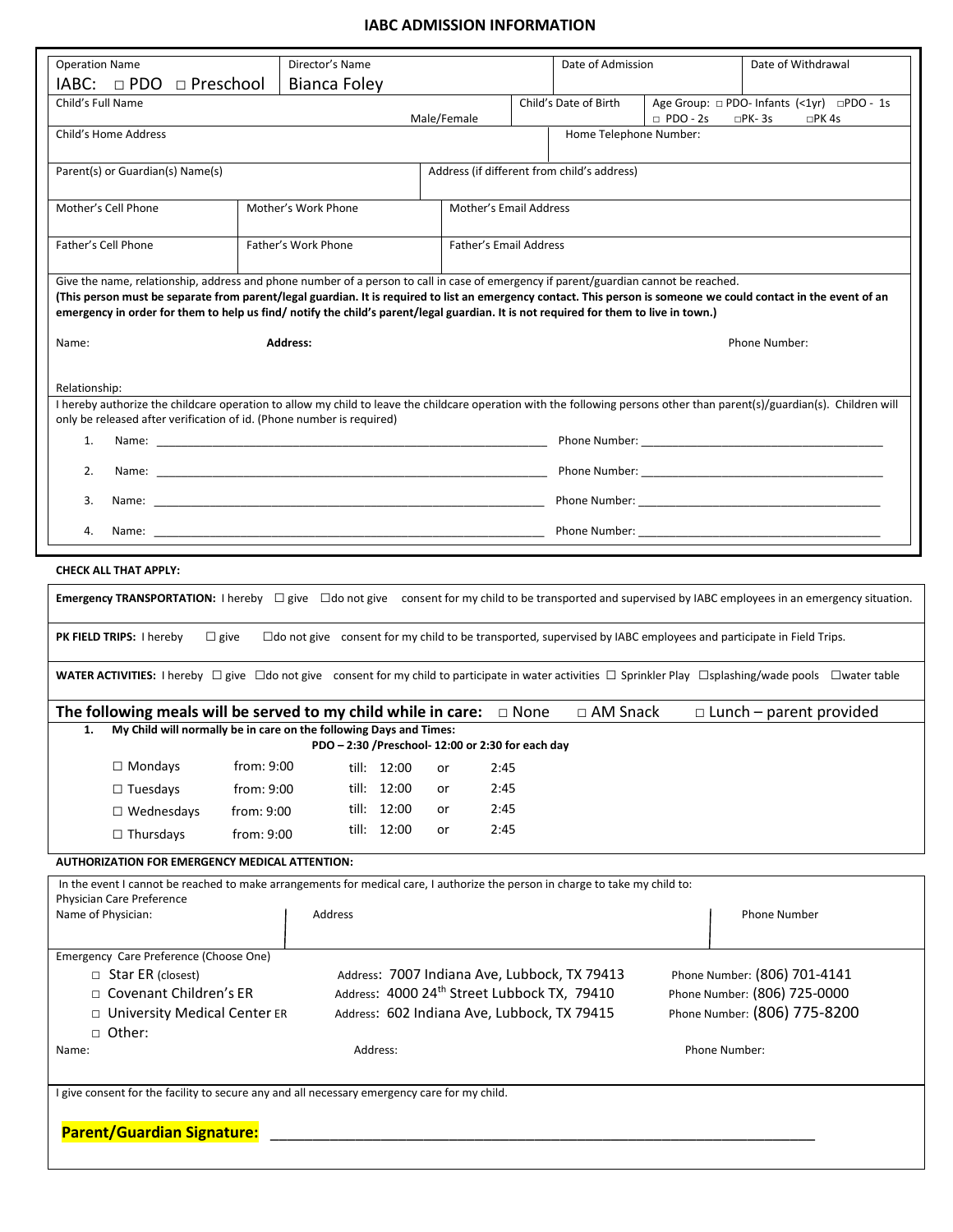# **Written Operational Policies** □ **I have received a copy of Operational Policies**

I acknowledge receipt of the facilities operational policies, including those for:

| [x] Discipline and Guidance                                    | x ]Procedures for Release of Children                                                           |
|----------------------------------------------------------------|-------------------------------------------------------------------------------------------------|
| [x] Suspension and Expulsion                                   | [x] Illness and Exclusion Criteria                                                              |
| [x] Emergency Plans                                            | [x] Procedures for Dispensing Medication                                                        |
| [x] Procedures for Conducting Health Checks                    | [x] Immunization Requirements for Children                                                      |
| [x] Safe Sleep (if under 12 months of age)                     | [x ] Meals and Food Service Practices                                                           |
| [x] Procedures for Parents to discuss concerns w/Director      | [x] Procedures to visit center without prior approval                                           |
| [x ] Procedure for Parents to participate in center activities | [x] Procedures to contact Child Care Licensing, DFPS, Child<br>Abuse Hotline, and DFPS website. |

# **Custody**

| Child lives with:<br>Both Parents  | Mom | Dad              | 「 ] Guardian |
|------------------------------------|-----|------------------|--------------|
| Custody Documents On File: [ ] Yes | No. | ] Not Applicable |              |

## **Special Accommodations**

| Does your child have doctor diagnosed food allergies? [ ] Yes<br>$\lceil \, \rceil$ No<br>If Yes, an Allergy Plan is required.<br>Child daycare operations are public accommodations under the Americans with Disabilities Act (ADA), Title III. If you<br>believe that such an operation may be practicing discrimination in violation of Title III, you may call the ADA<br>Information Line at (800)514-0301 or (800)514-0383 (TTY).<br>List any problems your child may have such as allergies, existing illness, previous serious injury, injuries and hospitalizations during<br>the past 12 months, any medication prescribed for long-time continuous use and nay other information a caregiver should be made<br>aware of:<br>Child daycare operations are public accommodations under the Americans with Disabilities Act (ADA) tile III, If you believe that such an operation may be practicing<br>discrimination in violation of Title III, you may call the ADA information line (800)514-0301 (voice) or (800)514-0383 (TTY).<br><b>Signatures</b><br>Date:<br><b>Printed name of Parent/Guardian Completing Form:</b><br>Center Designee Signature: Lawrence and Contract and Contract and Contract and Contract and Contract and Contract and Contract and Contract and Contract and Contract and Contract and Contract and Contract and Contract and<br>Date:<br>Gang Free Zone - Under the Texas Penal Code, any area within 1,000 feet of a child care center is a gong-free zone, where criminal offenses related to organized |                                                     |  |
|-----------------------------------------------------------------------------------------------------------------------------------------------------------------------------------------------------------------------------------------------------------------------------------------------------------------------------------------------------------------------------------------------------------------------------------------------------------------------------------------------------------------------------------------------------------------------------------------------------------------------------------------------------------------------------------------------------------------------------------------------------------------------------------------------------------------------------------------------------------------------------------------------------------------------------------------------------------------------------------------------------------------------------------------------------------------------------------------------------------------------------------------------------------------------------------------------------------------------------------------------------------------------------------------------------------------------------------------------------------------------------------------------------------------------------------------------------------------------------------------------------------------------------------------------------|-----------------------------------------------------|--|
|                                                                                                                                                                                                                                                                                                                                                                                                                                                                                                                                                                                                                                                                                                                                                                                                                                                                                                                                                                                                                                                                                                                                                                                                                                                                                                                                                                                                                                                                                                                                                     |                                                     |  |
|                                                                                                                                                                                                                                                                                                                                                                                                                                                                                                                                                                                                                                                                                                                                                                                                                                                                                                                                                                                                                                                                                                                                                                                                                                                                                                                                                                                                                                                                                                                                                     |                                                     |  |
|                                                                                                                                                                                                                                                                                                                                                                                                                                                                                                                                                                                                                                                                                                                                                                                                                                                                                                                                                                                                                                                                                                                                                                                                                                                                                                                                                                                                                                                                                                                                                     |                                                     |  |
|                                                                                                                                                                                                                                                                                                                                                                                                                                                                                                                                                                                                                                                                                                                                                                                                                                                                                                                                                                                                                                                                                                                                                                                                                                                                                                                                                                                                                                                                                                                                                     |                                                     |  |
|                                                                                                                                                                                                                                                                                                                                                                                                                                                                                                                                                                                                                                                                                                                                                                                                                                                                                                                                                                                                                                                                                                                                                                                                                                                                                                                                                                                                                                                                                                                                                     |                                                     |  |
|                                                                                                                                                                                                                                                                                                                                                                                                                                                                                                                                                                                                                                                                                                                                                                                                                                                                                                                                                                                                                                                                                                                                                                                                                                                                                                                                                                                                                                                                                                                                                     |                                                     |  |
|                                                                                                                                                                                                                                                                                                                                                                                                                                                                                                                                                                                                                                                                                                                                                                                                                                                                                                                                                                                                                                                                                                                                                                                                                                                                                                                                                                                                                                                                                                                                                     |                                                     |  |
|                                                                                                                                                                                                                                                                                                                                                                                                                                                                                                                                                                                                                                                                                                                                                                                                                                                                                                                                                                                                                                                                                                                                                                                                                                                                                                                                                                                                                                                                                                                                                     |                                                     |  |
|                                                                                                                                                                                                                                                                                                                                                                                                                                                                                                                                                                                                                                                                                                                                                                                                                                                                                                                                                                                                                                                                                                                                                                                                                                                                                                                                                                                                                                                                                                                                                     |                                                     |  |
|                                                                                                                                                                                                                                                                                                                                                                                                                                                                                                                                                                                                                                                                                                                                                                                                                                                                                                                                                                                                                                                                                                                                                                                                                                                                                                                                                                                                                                                                                                                                                     |                                                     |  |
|                                                                                                                                                                                                                                                                                                                                                                                                                                                                                                                                                                                                                                                                                                                                                                                                                                                                                                                                                                                                                                                                                                                                                                                                                                                                                                                                                                                                                                                                                                                                                     |                                                     |  |
|                                                                                                                                                                                                                                                                                                                                                                                                                                                                                                                                                                                                                                                                                                                                                                                                                                                                                                                                                                                                                                                                                                                                                                                                                                                                                                                                                                                                                                                                                                                                                     |                                                     |  |
|                                                                                                                                                                                                                                                                                                                                                                                                                                                                                                                                                                                                                                                                                                                                                                                                                                                                                                                                                                                                                                                                                                                                                                                                                                                                                                                                                                                                                                                                                                                                                     |                                                     |  |
|                                                                                                                                                                                                                                                                                                                                                                                                                                                                                                                                                                                                                                                                                                                                                                                                                                                                                                                                                                                                                                                                                                                                                                                                                                                                                                                                                                                                                                                                                                                                                     |                                                     |  |
|                                                                                                                                                                                                                                                                                                                                                                                                                                                                                                                                                                                                                                                                                                                                                                                                                                                                                                                                                                                                                                                                                                                                                                                                                                                                                                                                                                                                                                                                                                                                                     |                                                     |  |
|                                                                                                                                                                                                                                                                                                                                                                                                                                                                                                                                                                                                                                                                                                                                                                                                                                                                                                                                                                                                                                                                                                                                                                                                                                                                                                                                                                                                                                                                                                                                                     |                                                     |  |
|                                                                                                                                                                                                                                                                                                                                                                                                                                                                                                                                                                                                                                                                                                                                                                                                                                                                                                                                                                                                                                                                                                                                                                                                                                                                                                                                                                                                                                                                                                                                                     |                                                     |  |
|                                                                                                                                                                                                                                                                                                                                                                                                                                                                                                                                                                                                                                                                                                                                                                                                                                                                                                                                                                                                                                                                                                                                                                                                                                                                                                                                                                                                                                                                                                                                                     |                                                     |  |
|                                                                                                                                                                                                                                                                                                                                                                                                                                                                                                                                                                                                                                                                                                                                                                                                                                                                                                                                                                                                                                                                                                                                                                                                                                                                                                                                                                                                                                                                                                                                                     |                                                     |  |
|                                                                                                                                                                                                                                                                                                                                                                                                                                                                                                                                                                                                                                                                                                                                                                                                                                                                                                                                                                                                                                                                                                                                                                                                                                                                                                                                                                                                                                                                                                                                                     |                                                     |  |
|                                                                                                                                                                                                                                                                                                                                                                                                                                                                                                                                                                                                                                                                                                                                                                                                                                                                                                                                                                                                                                                                                                                                                                                                                                                                                                                                                                                                                                                                                                                                                     |                                                     |  |
|                                                                                                                                                                                                                                                                                                                                                                                                                                                                                                                                                                                                                                                                                                                                                                                                                                                                                                                                                                                                                                                                                                                                                                                                                                                                                                                                                                                                                                                                                                                                                     |                                                     |  |
|                                                                                                                                                                                                                                                                                                                                                                                                                                                                                                                                                                                                                                                                                                                                                                                                                                                                                                                                                                                                                                                                                                                                                                                                                                                                                                                                                                                                                                                                                                                                                     |                                                     |  |
|                                                                                                                                                                                                                                                                                                                                                                                                                                                                                                                                                                                                                                                                                                                                                                                                                                                                                                                                                                                                                                                                                                                                                                                                                                                                                                                                                                                                                                                                                                                                                     |                                                     |  |
|                                                                                                                                                                                                                                                                                                                                                                                                                                                                                                                                                                                                                                                                                                                                                                                                                                                                                                                                                                                                                                                                                                                                                                                                                                                                                                                                                                                                                                                                                                                                                     |                                                     |  |
|                                                                                                                                                                                                                                                                                                                                                                                                                                                                                                                                                                                                                                                                                                                                                                                                                                                                                                                                                                                                                                                                                                                                                                                                                                                                                                                                                                                                                                                                                                                                                     |                                                     |  |
|                                                                                                                                                                                                                                                                                                                                                                                                                                                                                                                                                                                                                                                                                                                                                                                                                                                                                                                                                                                                                                                                                                                                                                                                                                                                                                                                                                                                                                                                                                                                                     |                                                     |  |
|                                                                                                                                                                                                                                                                                                                                                                                                                                                                                                                                                                                                                                                                                                                                                                                                                                                                                                                                                                                                                                                                                                                                                                                                                                                                                                                                                                                                                                                                                                                                                     | criminal activity are subject to harsher penalties. |  |

Privacy Statement – DFPS values your privacy. For more information, read our Privacy and Security Policy online at http://www.dfps.state.tx..us/policies/privacy.asp.